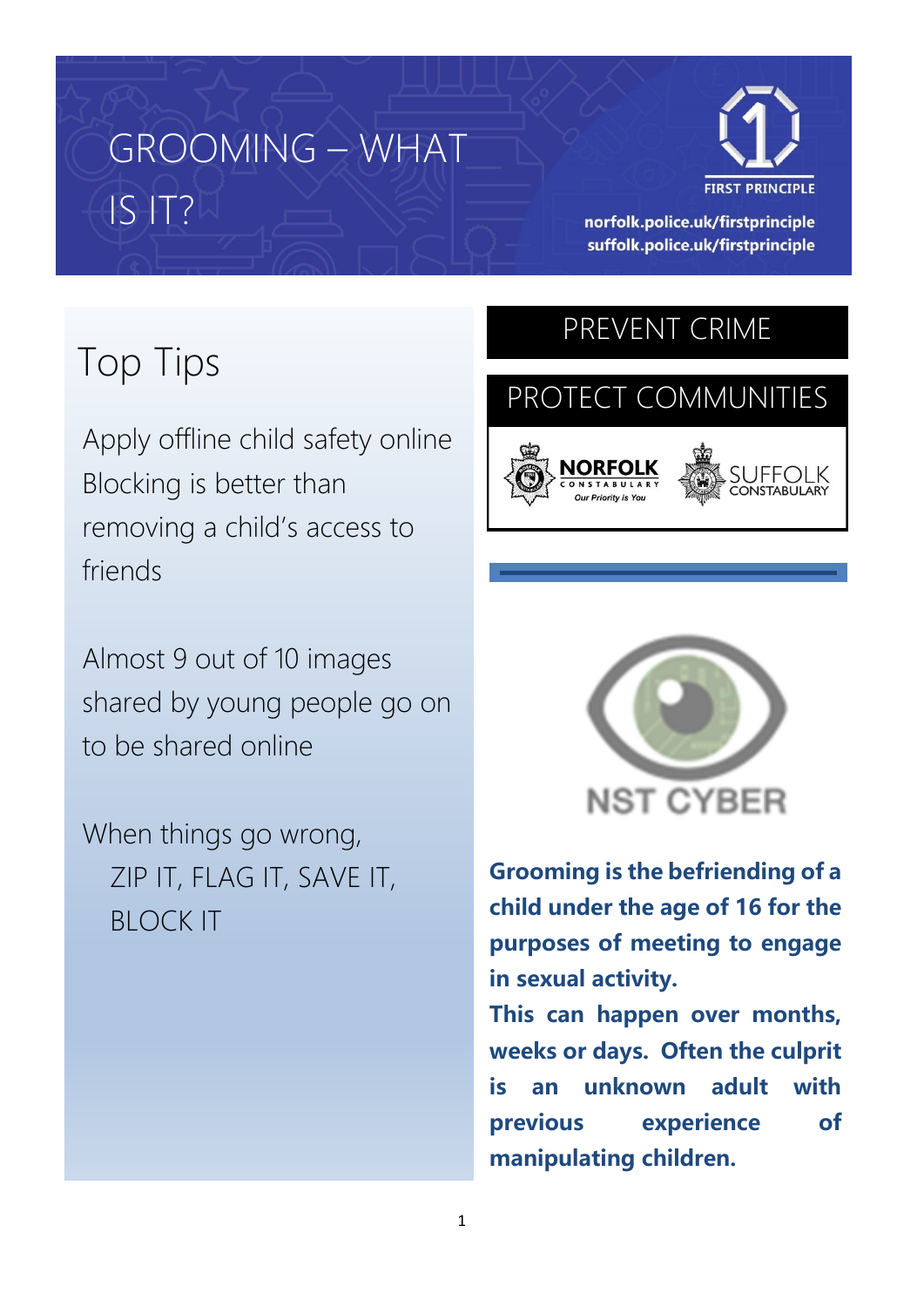Some of the children most at risk include those who:

- have lived through significant changes in their home lives
- may be looking for an older rolemodel
- are vulnerable due to learning difficulties
- spend most of their social lives online

Children may meet groomers online through unsecured social media accounts, child 'dating' apps or via online gaming. Children who are regularly monitored or checked-on while doing these activities may be less likely to fall victim.

If you notice unusual behaviour in your child, if they try to hide things from you, or if any of the following sounds familiar, contact a Social Worker, your child's school or the police.

In a typical online grooming scenario, the suspect does three things:

They BEFRIEND

They BUY

#### They BEG

If you notice any of the following, contact the police.



#### The Mutual Friend

An expert in grooming targets your child's friends first, hunting for the weak link in a group. Many children don't question mutual friend requests. Do they really know them?



A Good Understanding

They will claim an alleged mutual interest. Over time mutual understanding builds a level of trust. Who wouldn't trust someone with the same values?

#### Compliments

Everyone likes to be told they're beautiful, handsome, charming, funny, clever. They shower the child with compliments so they feel good.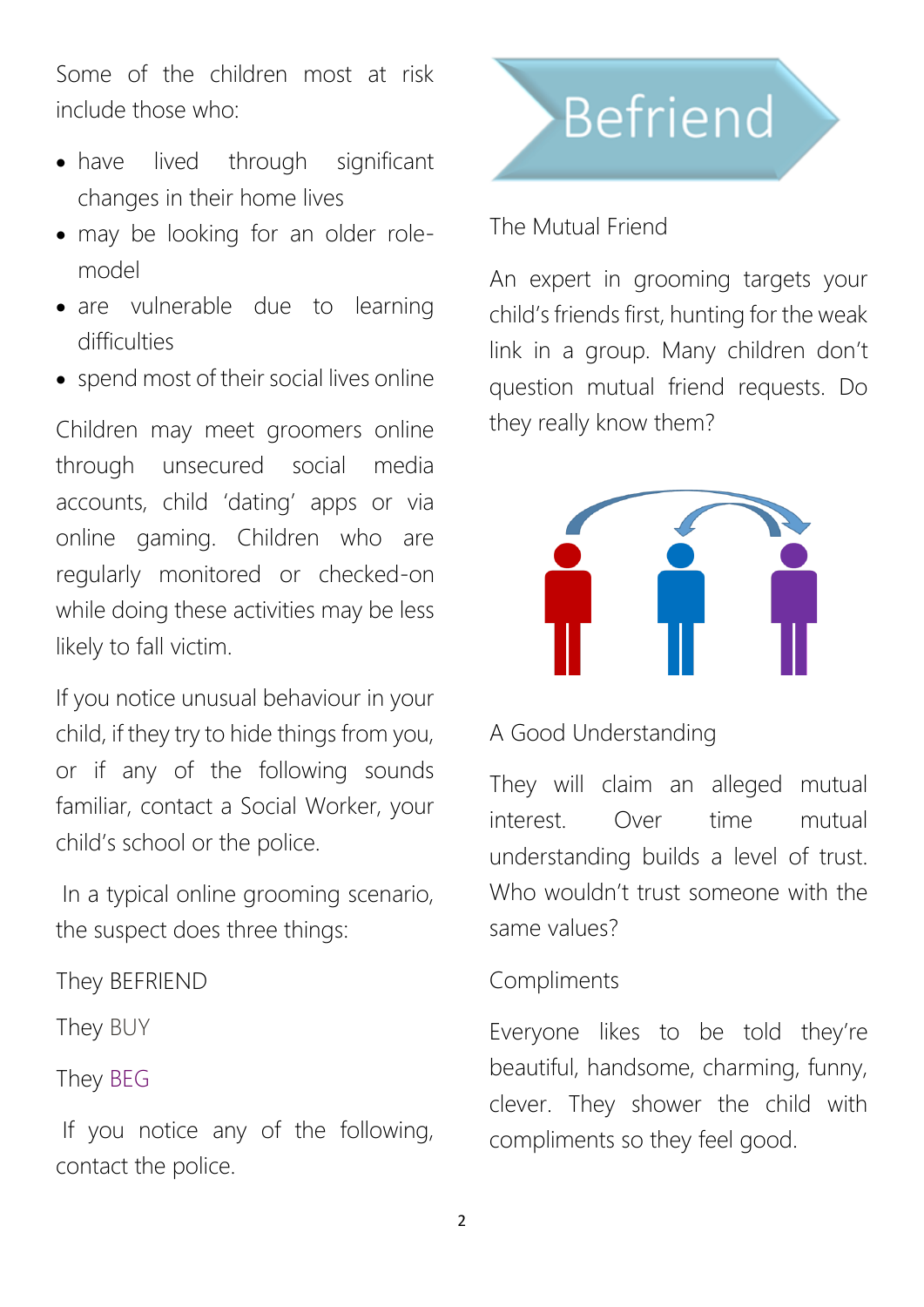

#### Mysterious Gifts

A groomer will buy gifts, send the child clothes, a phone, money, in-game DLCs, etc. They might buy a gift and have it sent to their home address.



What Do They Want in Return?

When someone receives a gift, their natural reaction is to give back. What does the groomer want from the child? What is the child willing to do when asked or when guilt-tripped?

#### Alienation or Inclusion

Some will seek to alienate the child from their family and friends, leaving themselves as the final true friend.

Some will attempt to charm the parents and family of the child. If the family all like him, what's the danger?



#### Requests for Images

It might be considered a game, a laugh or it may be somehow downplayed by the groomer but they will eventually ask for photos, possibly indecent photos of the child.



Online Sexual Activity

The next step is mutual online sexual activity over voice or video calls. The child might be blackmailed due to sending a rude image before.

#### Arranging to Meet

Progressing from distant, online sexual activity, the groomer will suggest the next logical step, which is to meet up for sexual activity. The consequences of this could be very severe.

If you notice ANY of these signs, think...